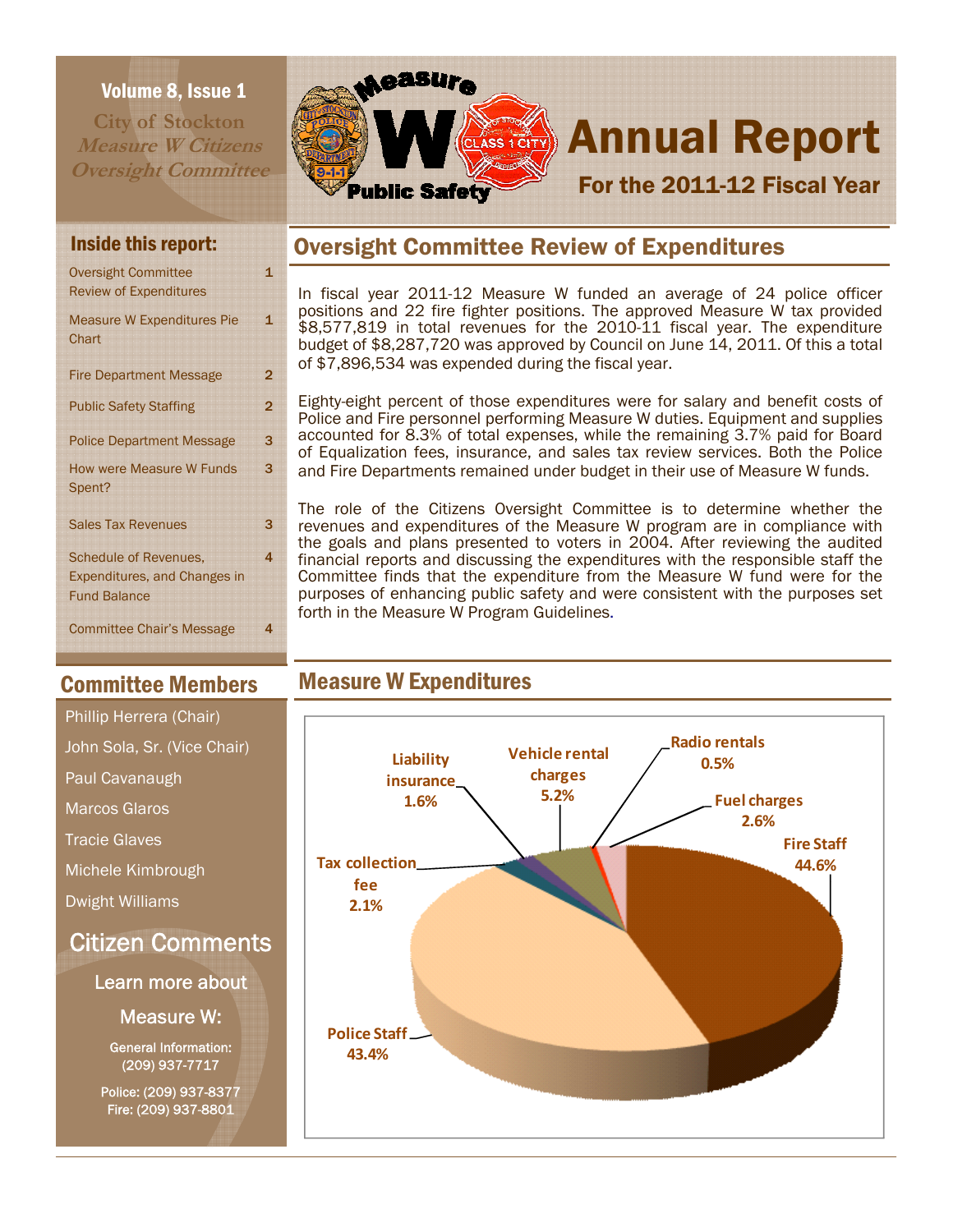### Fire Department Message

The economic recession continued to have a great impact to the General Fund that resulted in reductions to funding for public safety. The City's fiscal condition worsened which required extension of the fiscal emergency declaration into FY2011-12. In July 2011 Fire sworn positions were eliminated and Engine Company No. 1 was closed in addition to already closed Ladder Truck No. 4. On the other hand, Measure W sustained significant funding for fire protection services and was able to keep the staffing at three fire companies. Measure W continued to provide staffing for Fire Engine No. 13 and provided partial

staffing for Ladder Truck No. 7 and Ladder Truck No. 3. In 2012, the annual call volume at these three fire companies increased with Engine 13 responding to 1,613 emergency incidents compared to 1,544 in 2011. Truck 7 was busier in 2012 with 1,226 emergency responses, a 10% increase from prior year. Meanwhile, Truck 3 responded to 926 emergency incidents.

Measure W sustained funding for 22 firefighter positions and also provided funding for the maintenance and operation of one fire engine. This provided much needed fire protection and emergency services to the Stockton community.



### Jeff Piechura , Fire Chief

#### 2012 Fire Incident Responses

|                       |       |     | <b>Rescue</b> | <b>Other</b> | Total |
|-----------------------|-------|-----|---------------|--------------|-------|
| Engine 13<br>245      | 1,231 | 62  | 20            | 55           | 1,613 |
| Truck 3<br>404        | 298   | 91  | 66            | 67           | 926   |
| 326<br><b>Truck 7</b> | 461   | 102 | 109           | 228          | 1,226 |

### Public Safety Staffing

The graph below shows the average Measure W funded staffing levels for the last six fiscal years. Fire staffing was at 22 positions in 2011-12, while Police staffing was at 24 positions in the same year.

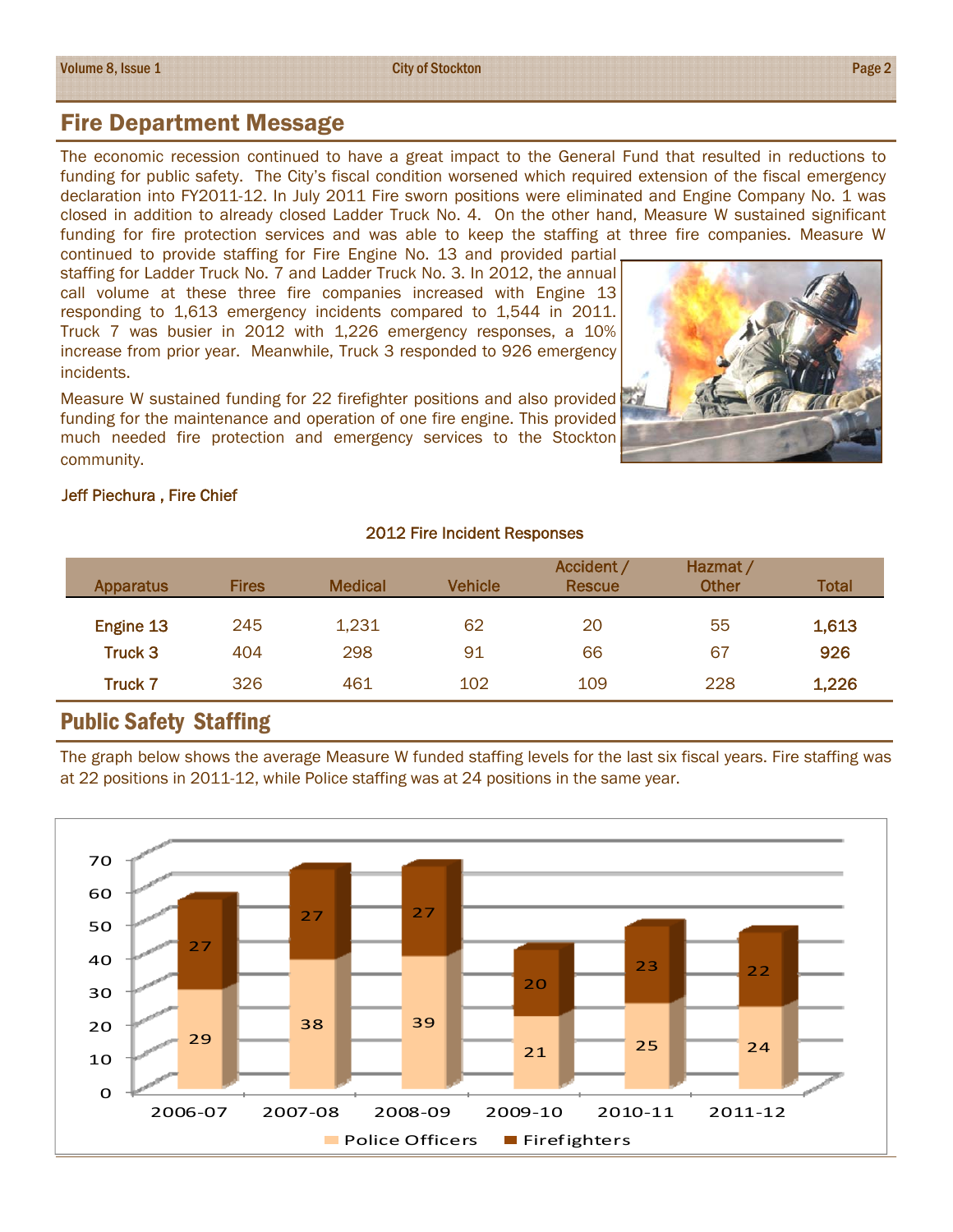City of Stockton **Page 3** 

### Police Department Message



Measure W funds made it possible for the Stockton Police Department to increase its presence throughout the City and better address crime and community safety issues. With the reduced officer staffing occurring over the last several years, Measure W funding remains a critical source for 24 positions that otherwise would not have been filled. The Police Department's staffing has also benefitted from a Federal COPS Hiring grant which helps mitigate some of the impacts to public safety. Measure W funds continue to be a valuable resource, providing funding for salaries, vehicles, gas, and safety equipment for 24 additional Officers in patrol. The Police Department handles an annual average of 340,500 calls for service, with about 126,000 of these calls dispatched to field patrol Officers. In Fiscal Year 2011-12, these 24 Officers handle approximately 17,688 calls per year, with an

average of 737 calls handled by each officer per year. The staffing levels funded by Measure W are closely monitored each year and as tax revenues permit, additional Police Officers will be returned to the program, providing more boots on the street to fight crime.

#### Eric Jones, Police Chief

|                                    | <b>Police Expenditures</b> |             | <b>Fire Expenditures</b> |             |
|------------------------------------|----------------------------|-------------|--------------------------|-------------|
|                                    | <b>Description</b>         | Amount      | <b>Description</b>       | Amount      |
| <b>Salary and Benefits</b>         | 24 Police Officers         | \$3,425,258 | 22 Firefighters          | \$3,523,745 |
| Vehicle Maintenance & Fuel Charges | 32 Patrol Cars             | 547,535     | 1 Fire Engine            | 68,836      |
| Tax Collection & Audit Fees        | 4 Quarters                 | 81,493      | 4 Quarters               | 81,493      |
| Radio Maintenance                  | 28 Radios                  | 39,893      |                          |             |
| <b>Insurance Liability</b>         |                            | 63,379      |                          | 64,902      |
| <b>Total Expenditures</b>          |                            | \$4,157,558 |                          | \$3,738,976 |

### How were Measure W Funds Spent?

### Sales Tax Quarterly Revenues Collection

Sales tax revenues was impacted by the great recession. Between FY 2007-08 and FY 2009-10, Measure W revenues have declined over 19%. In 2011-12 Measure W revenues continue their recovery with a 8.9% increase over the prior year. The graph below compares quarterly revenues with prior year revenues.